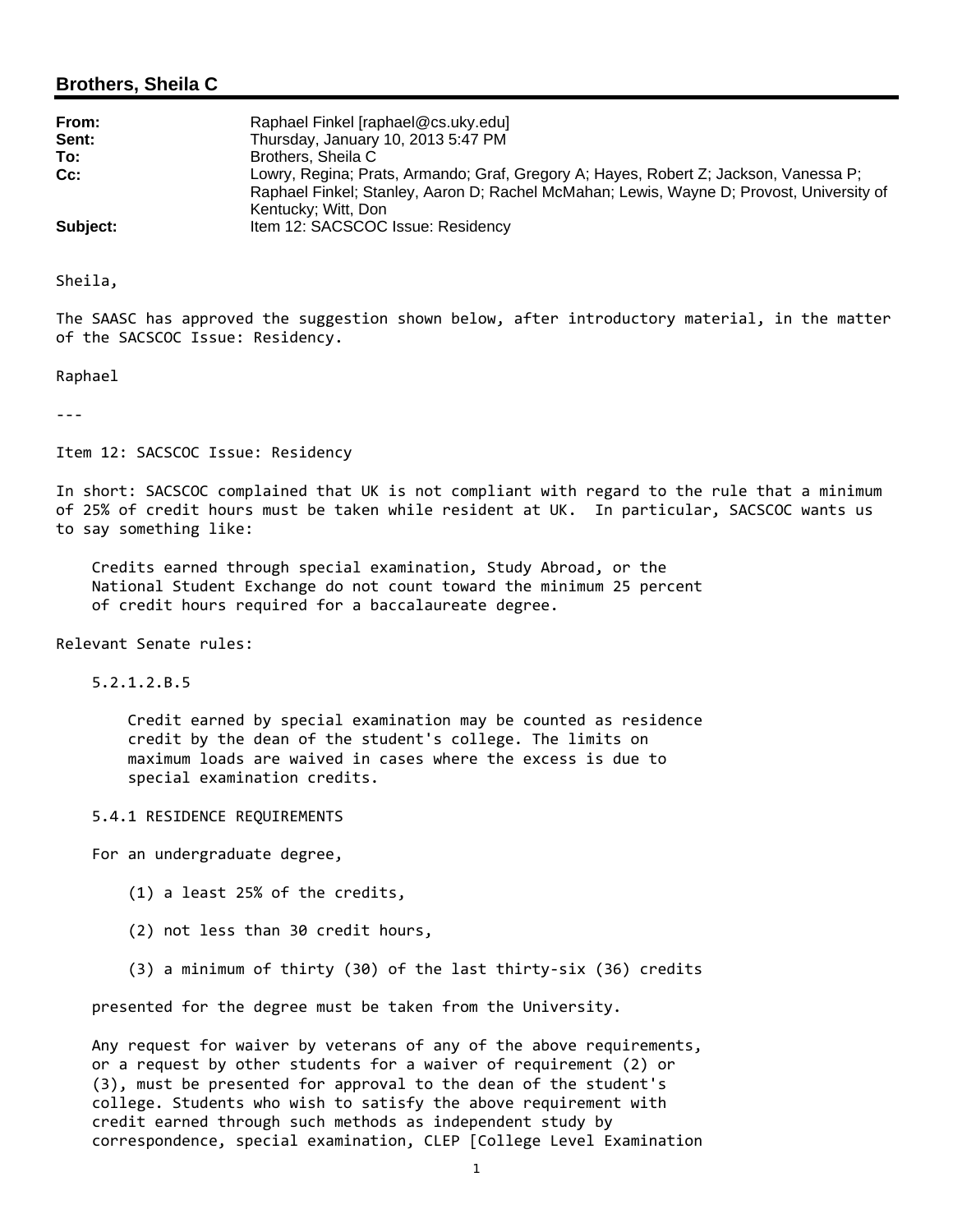Program], and other methods which limit the opportunity for active exchange between students and instructors must have the prior approval of their department chair and college dean. At the end of each academic year the dean of each college shall report to the Senate Council, through the University Registrar, the number of waivers granted in the categories of  $(1)$ ,  $(2)$  and  $(3)$  above, and for each waiver granted the extent of departure that was approved from the given credit hour requirement in  $(1)$ ,  $(2)$  or  $(3)$ .

 Courses taken under the Study Abroad and National Exchange Student [sic; should read National Student Exchange] programs (and for which students pay their tuition to the University of Kentucky) are considered as courses taken at UK for purposes of both Rule 5.4.1's residency requirement and for graduates to be conferred commencement honors at the time of award of their degrees under sections A‐D of Rule 5.4.2.2.

### 9.14 RESIDENCE REQUIREMENT

 A requirement for a degree which specifies the minimum period during which one must be registered in order to qualify for a degree. Residence is intended to provide an adequate contact with the University and its faculty for each student who is awarded a degree. (See Section 5.4.1)

#### Notes:

 1. SACSCOC wants to ensure that a UK degree is taught, at least in a significant portion, by UK. They don't count it as sufficient that UK evaluate the student's work (for instance, by examination).

 2. The rules as they stand make a distinction between courses taken in residence and courses taken by correspondence. Nowhere are these terms actually defined. There is a certain amount of loose language, too: "counted as residence credit", "taken from the University". It is unclear whether these two expressions have the same meaning.

 3. The rules as they stand look reasonable, except for the paragraph of 5.4.1 about Study Abroad and the National Student Exchange. If the Study Abroad is taught by a UK faculty member, it should count as UK‐resident; otherwise, it should not. Courses taken via the National Student Exchange (inter‐university exchange within the United States, Canada, and United States protectorates) shouldn't count as resident.

#### Approved suggestion:

 Define that a "course taken from UK" means a course with a UK number instructed by a UK instructor. It does not include courses taken elsewhere with credit transfer to UK, courses taken abroad (except for courses taught by UK faculty), credits achieved by examination, or courses taken through the National Student Exchange. It does include courses delivered by correspondence or distance learning.

 Remove the paragraph from 5.4.1 starting "Courses taken under the Study Abroad".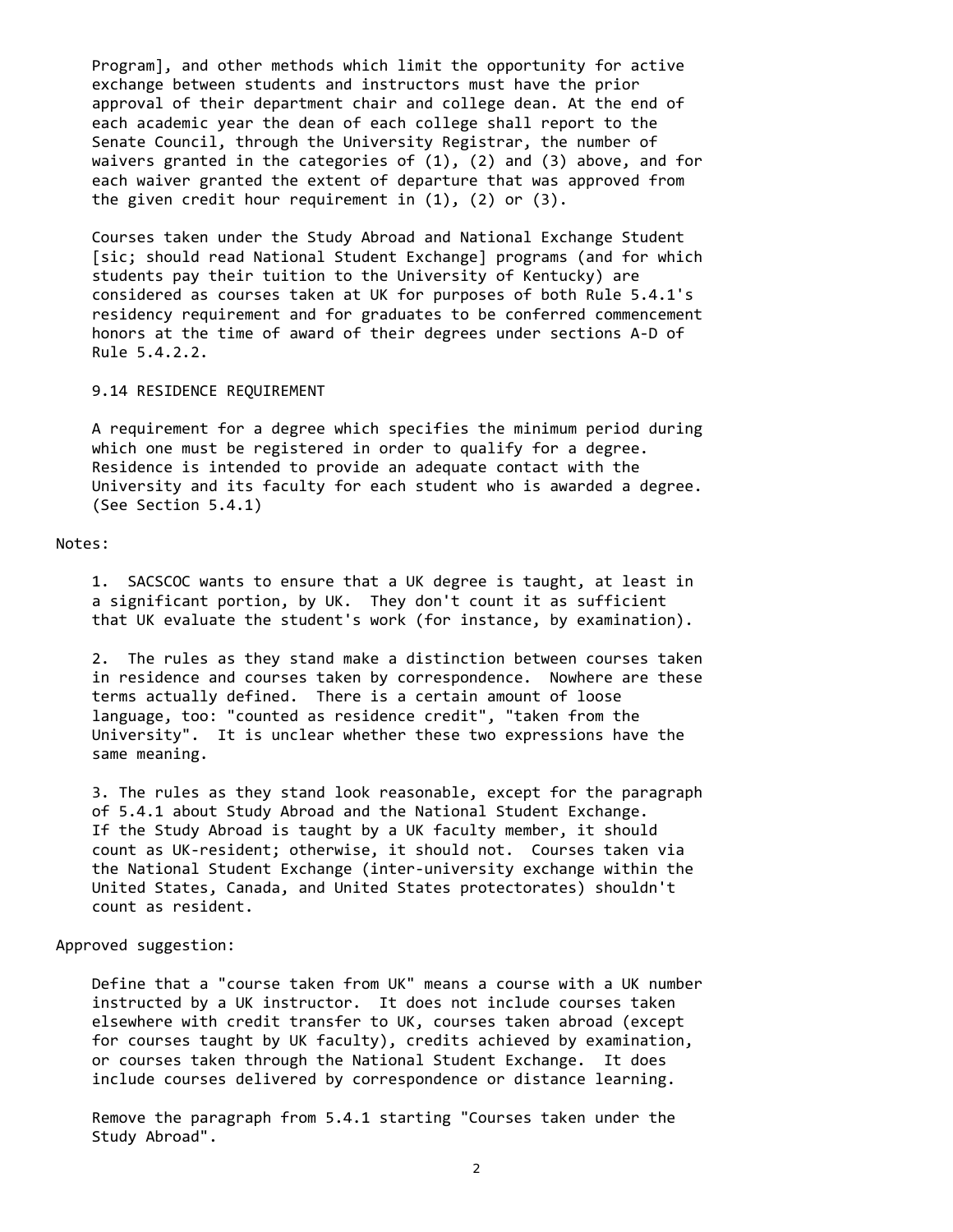Continue to allow exceptions for courses not taken from UK to be considered as if they were courses taken from UK, requiring prior Chair and Dean approval with yearly report to the SC.